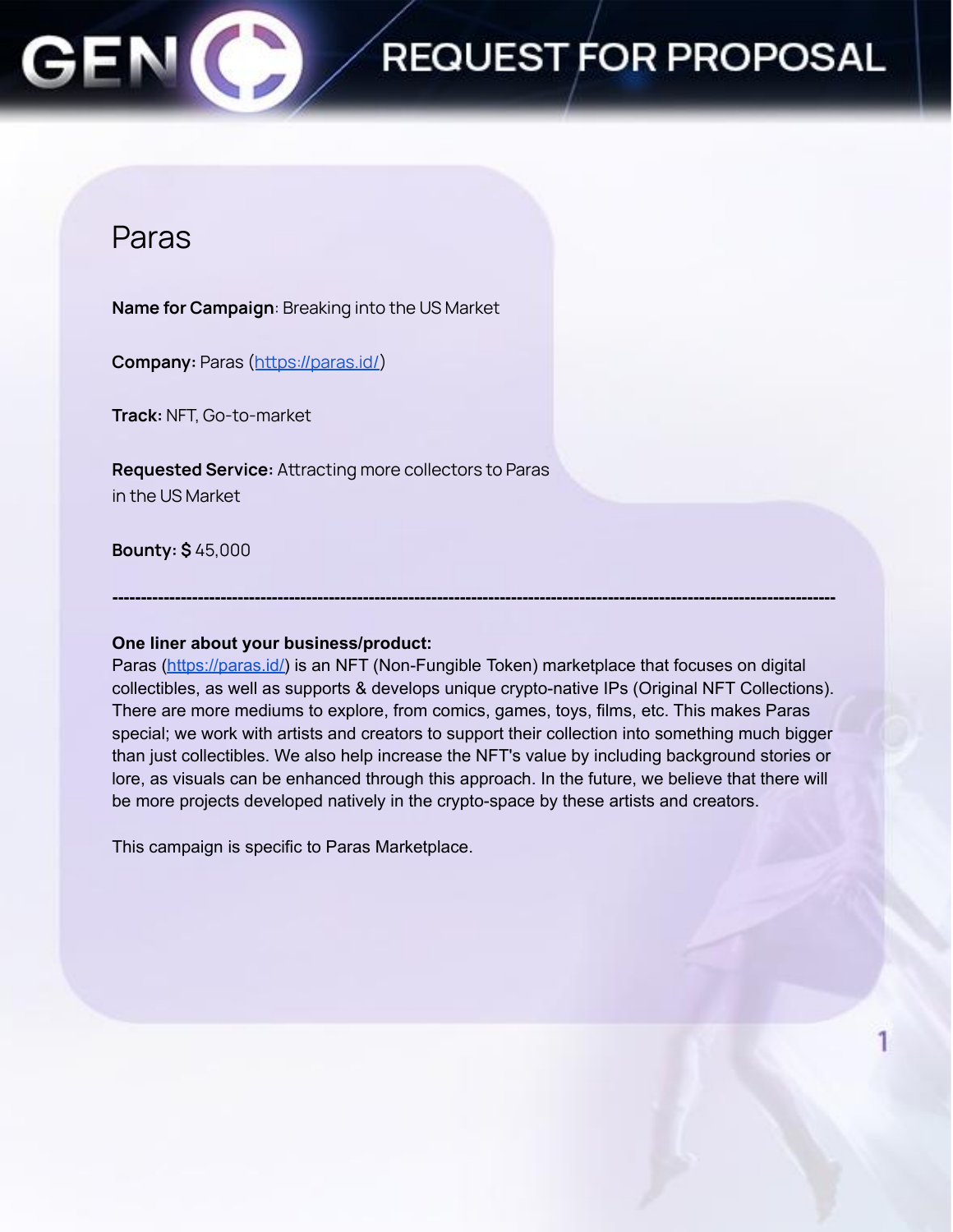## **REQUEST FOR PROPOSAL**

#### **In short, where we could use your help:**

Paras requires more NFT collectors, so we are seeking to attract more collectors to the platform, especially from the US community.

Apart from getting some NFT collectors familiar with the Paras platform, we also need to acquire more people to visit the platform, and we would like to focus on the US market.

#### **Any additional information about the problem:**

Our main objective is to grow the amount of Paras users in the US. However, we are interested in exploring two other aspects: we would like more people to visit Paras, and we would like to increase the rate at which they introduce Paras to their network.

#### **Inspiration:**

Below are the end-result goals of this initiative:

- 1. After getting the NFTs on Paras, collectors can create a digital gallery of their favorite cards. This allows the cards to be more valuable so that artists/creators will produce more meaningful arts.
- 2. The new (or existing) collectors' collections will be the entrance points and tickets for some events.
- 3. With more collectors coming into the Paras platform, we hope to have more diversity in assets for comics, games, toys, etc.
- 4. More and more projects will be created on top of Paras, inspiring a network platform effect. We will work as the supporter/developer for crypto-native IPs where the users (artists, collectors, etc.) create their projects from their NFTs.